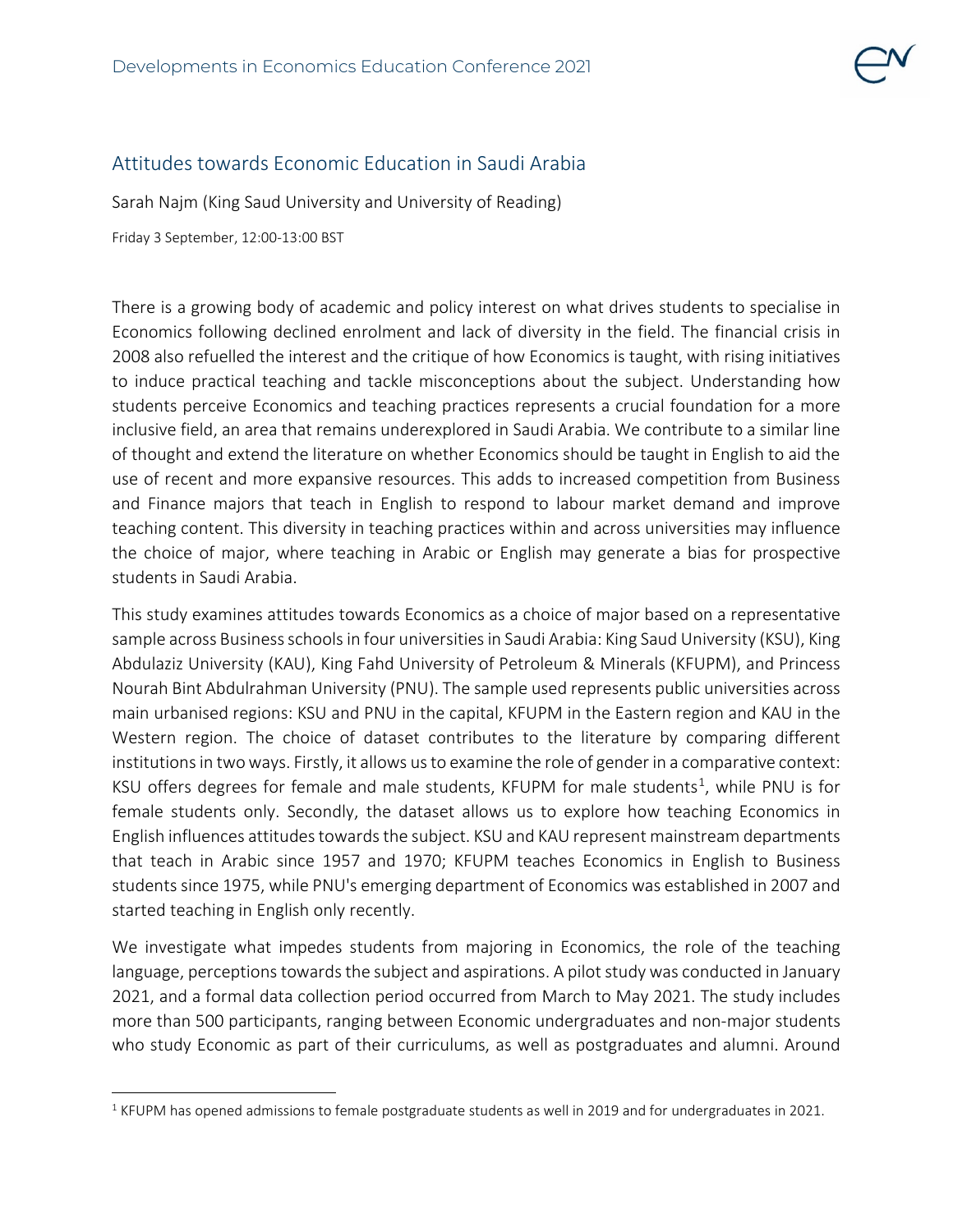66% of participants reported that Economics was their first choice of major in KSU and KAU. Around 37% of them stated that being taught in Arabic was one of the reasons for majoring in Economics, but around 16% of participants stated the same reason for not choosing to major in Economics. Around 48% of the overall sample stated that Economics should be taught in English, where some participants suggested using English and Arabic in the classroom.



## Figure 1: Word Cloud

Following the *CORE* project approach, the survey starts by asking participants about the *most pressing problem economistsshould address –* Figure 1. The preliminary analysisshows a dominant reoccurring response under unemployment as well as inflation and rising costs of living. This aligns with the current climate of high unemployment rate and austerity measures in Saudi Arabia, including a VAT first imposed at 5% in 2018, increasing to 15% in 2020 (IMF, 2021). In comparison, the outcome shows less concern regarding non-mainstream Economic topics such as the environment and inequality. But most of these responses were from universities that teach Economics in English, which may imply broader exposure to critical issues in the field. Some participants suggested another pressing problem: simplifying Economics as a subject and linking it with real-world examples. This is consistent with the raw data where around one-third of participants who did not choose Economics as their first choice of major viewed Economic